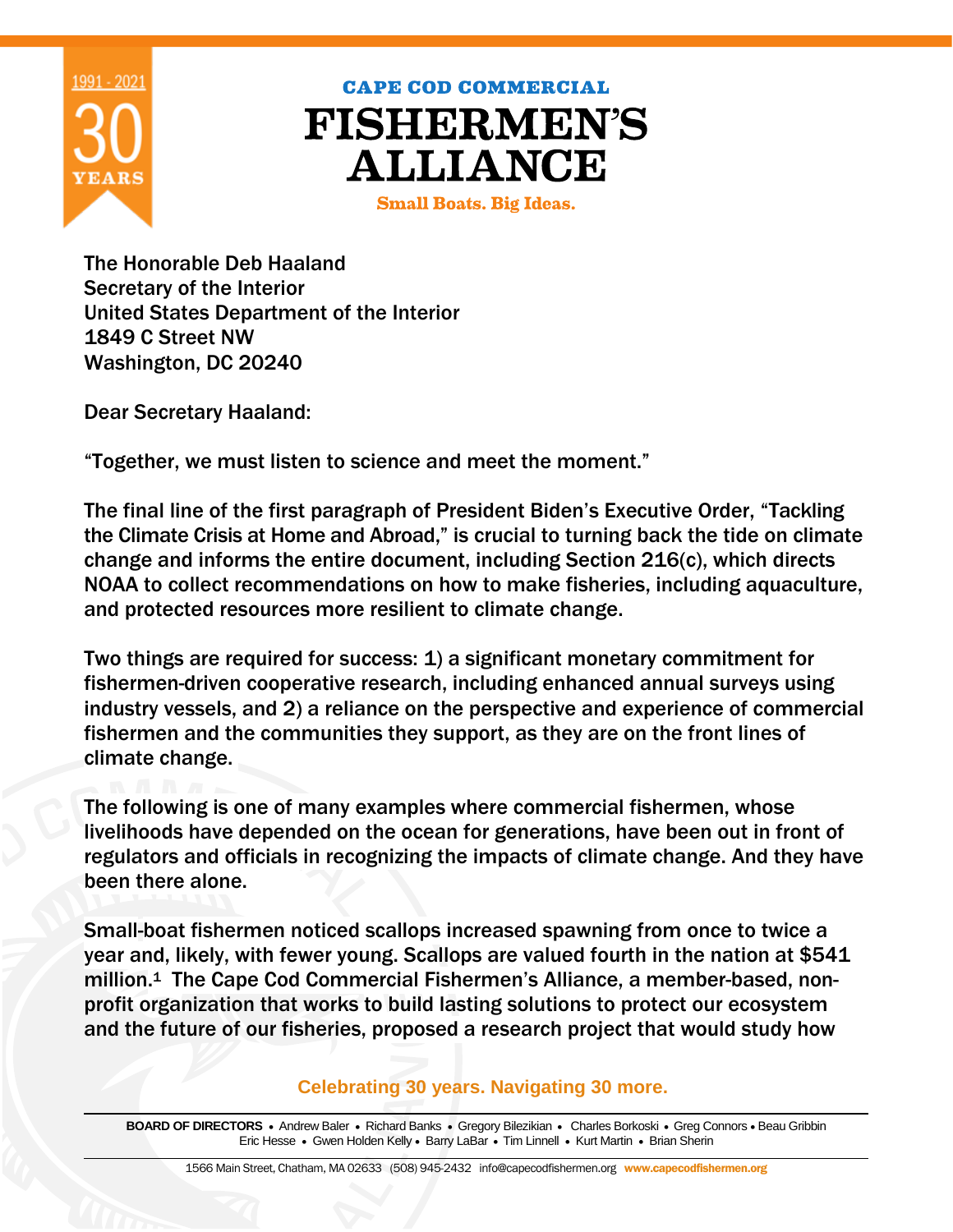warming waters were impacting reproduction for the economically critical sea scallop. The sustainably harvested scallop is one of many domestic fisheries that uses far less energy than agriculture to help feed the nation, and reduces the carbon footprint created from importing seafood. Despite the economic and cultural value of the fishery and the extreme concern expressed by fishermen, the study went unfunded.

Studies, although essential in providing the opportunity to proactively deal with the challenges of a changing climate, are not enough alone. There needs to be an overarching, decision-making management structure, which can bring the different regulatory agencies together to develop comprehensive plans that make a difference in the battle against climate change.

Again, we reference the sea scallop. Ocean acidification (OA), often called climate change's evil twin, is driven by global increases in atmospheric carbon dioxide, and exacerbated by warming waters and local nutrient pollution leading to eutrophication of coastal waters. As pH decreases so do carbonate ions needed to form shells, which forecasts trouble for shellfish such as oysters and sea scallops, and to a lesser, but still worrisome extent, lobsters. Research shows that ocean acidification can reduce mollusk survival rates by 34 percent and that surviving mollusks can be 17 percent smaller.<sup>2</sup>

The interconnectedness of the sea, intertidal areas and land are not trivial. Decisions and regulations in regard to land use, and the essential protection of marshes, is imperative if we want to avoid the further perils of climate change. If we want to prevent the collapse of coastal communities, we cannot continue to allow nitrogen from development to course into our estuaries or be dismissive of the exponential loss of marshland.<sup>3</sup> Restoring tidal wetlands will go a long way in sequestering carbon, one study estimates that  $12$  million metric tons of  $CO<sub>2</sub>$  can be sequestered annually through restoration.<sup>4</sup>

We must also protect the essential infrastructure of working waterfronts as they continue to innovate and change. As coastal communities see harbingers of significant changes wrought by climate change and move to forestall them, we want to see more climate-resilient improvements to infrastructure. There is not a singular driver of climate change, therefore the solution cannot be singular.

We cannot begin to address the immense challenge of climate change with a patchwork and often conflicting fiefdoms of management. We advocate for a new regulatory framework with multi-jurisdictional authority based upon natural ecosystems (not political boundaries). We as fishermen and fishing organizations are acutely aware of the rapid changes in our ecosystem, such as shifting stocks of commercially important species and their prey. Management requires a more adroit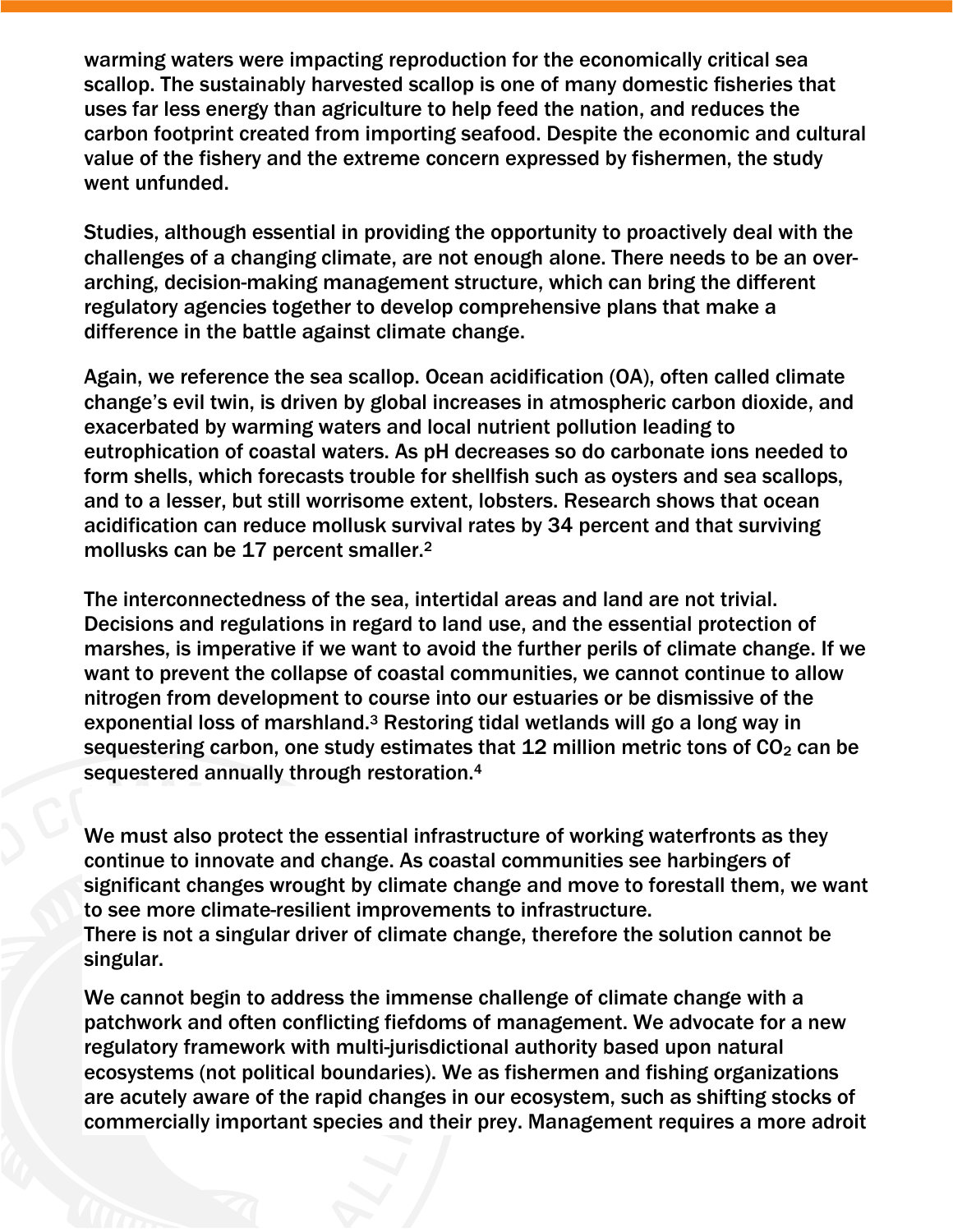and encompassing system to address issues stemming from climate change and the ability to quickly use catch information. We further propose the climate change information the agencies use be open source and inclusive of data driven from outside of government. The resources of private and non-profit entities need to be brought to bear if we intend to address this growing threat.

An important cog in this super agency wheel should be the regional fishery management councils. The New England Fishery Management Council has put years into developing a model ecosystem-based fisheries management plan, which takes into account climate change and shifting stocks, as well as stand-alone climate change scenario planning.

The council is one of eight set up more than 40 years ago through the powerful, landmark piece of legislation known as the Magnuson -Stevens Act, which is regarded as the strongest statutory framework in the world. Councils, through public, collaborative processes, began conserving the ocean from their earliest days. Under NOAA, through a variety of conservation methods, including National Marine Sanctuaries and Marine Protected Areas, close to 70 percent of the nation's oceans have been conserved.

Thank you for the opportunity to comment on Section 216(c) of the *[Executive Order](https://www.whitehouse.gov/briefing-room/presidential-actions/2021/01/27/executive-order-on-tackling-the-climate-crisis-at-home-and-abroad/)  [on](https://www.whitehouse.gov/briefing-room/presidential-actions/2021/01/27/executive-order-on-tackling-the-climate-crisis-at-home-and-abroad/) [Tackling the Climate Crisis at Home and Abroad](https://www.whitehouse.gov/briefing-room/presidential-actions/2021/01/27/executive-order-on-tackling-the-climate-crisis-at-home-and-abroad/)*. But we believe that building climate-resistant fisheries cannot be separated out of the larger initiative. We believe strong, sustainable fishing communities are at the heart of the larger goal the executive order aims to reach. By making protecting and supporting small-boat, coastal communities a priority, you enable foot soldiers in the battle against climate change.

Sincerely,

John Pappalardo

- 1. National Marine Fisheries Service (2020) Fisheries of the United States. 2018. U.S. Department of Commerce, NOAA Current Fishery Statistics No. 2018. Available at: https://www.fisheries.noaa.gov/national/commercialfishing/fisheries-united-states-2018.
- 2. Massachusetts Special Legislative Commission on Ocean Acidification. 2021. Report on the Ocean Acidification Crisis in Massachusetts, Feb. 9, 2021. Available at: https://drive.google.com/file/d/1Pcx8r-rSu8T4mf-FBHLRQH48KdGXP1uj/view.